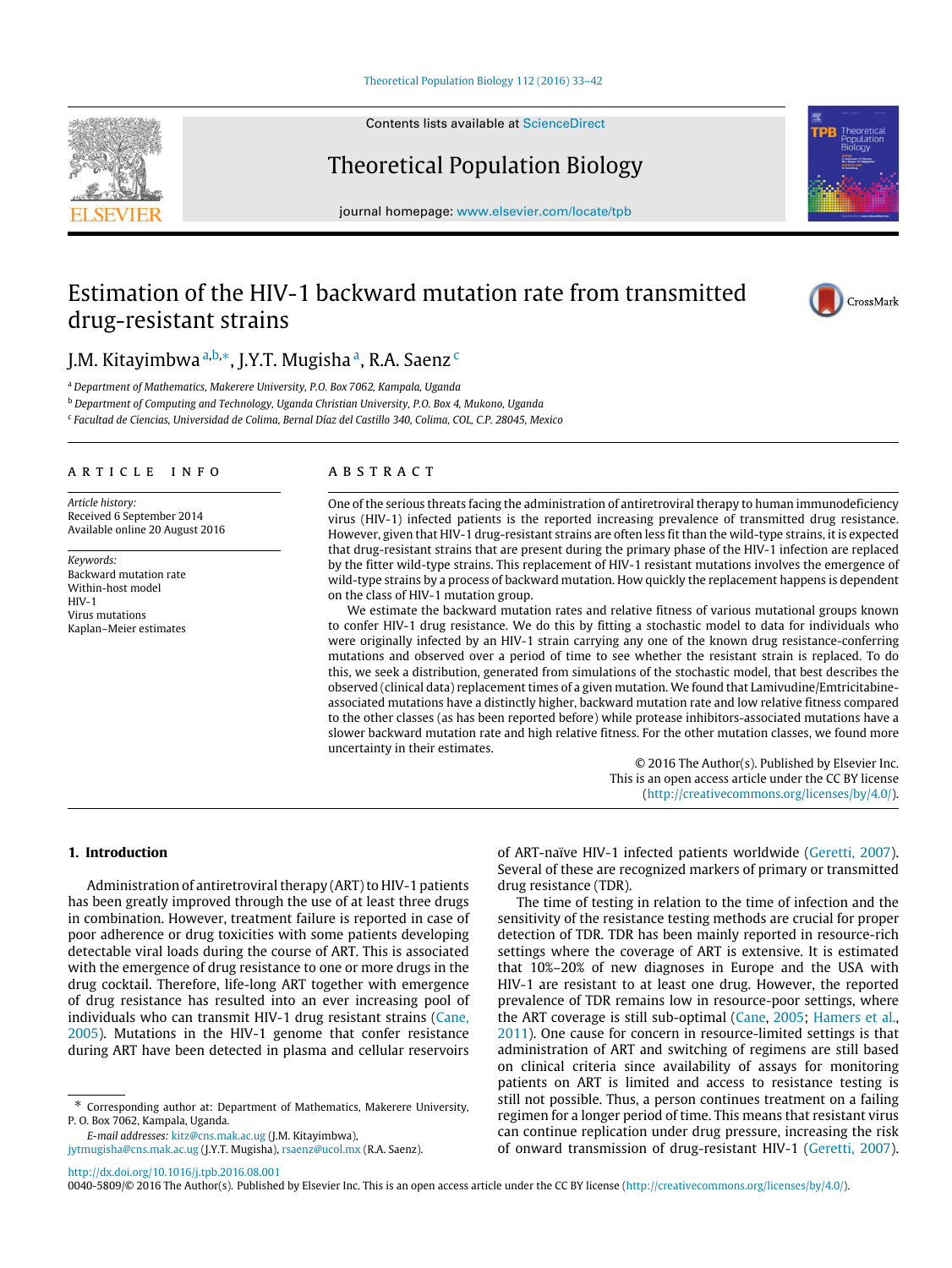Reports indicate that 75%–80% of patients undergoing ART with detectable plasma HIV-1 RNA levels carry viruses with reduced susceptibility to one or more drugs [\(Richman](#page-9-3) [et al.,](#page-9-3) [2004\)](#page-9-3). Such individuals are an obvious risk group of transmitting drug resistant HIV-1 [\(Pingen](#page-9-4) [et al.,](#page-9-4) [2011\)](#page-9-4).

Resistant virions that arise during ART are quickly replaced by [w](#page-9-5)ild-type strains on cessation or interruption of treatment [\(Kitay](#page-9-5)[imbwa](#page-9-5) [et al.,](#page-9-5) [2013;](#page-9-5) [Vaidya](#page-9-6) [et al.,](#page-9-6) [2010;](#page-9-6) [McLean](#page-9-7) [and](#page-9-7) [Nowak,](#page-9-7) [1992\)](#page-9-7). However, unlike resistance-conferring mutations that are acquired during ART, transmitted drug resistant HIV-1 can persist long term in the absence of drug pressure [\(Little](#page-9-8) [et al.,](#page-9-8) [2008;](#page-9-8) [Pingen](#page-9-4) [et al.,](#page-9-4) [2011\)](#page-9-4). One possible explanation of this occurrence is that soon after infection, a homogenous viral population is established allowing for no effective competition with wild-type virus. A mutation of resistant virus to wild-type (commonly referred to as a backward mutation) may occur over time, although in some cases the resistant virions become genetically fixed by compensatory mutations and unable to revert to wild-type without a loss of fitness [\(Little](#page-9-8) [et al.,](#page-9-8) [2008;](#page-9-8) [Geretti,](#page-9-1) [2007;](#page-9-1) [De](#page-9-9) [Ronde](#page-9-9) [et al.,](#page-9-9) [2001\)](#page-9-9).

The mutational process of HIV-1 within a host is in essence the result of a stochastic process in which a single mutation appears more frequently than double or multiple mutations [\(Keulen](#page-9-10) [et al.,](#page-9-10) [1996\)](#page-9-10). Emergence of a fitter viral strain with a higher replicative capacity leads to overgrowth of the parent viral strain [\(McLean](#page-9-7) [and](#page-9-7) [Nowak,](#page-9-7) [1992\)](#page-9-7). Thus, this process of selection results in the appearance of mutants with the highest fitness in a given environment. A stochastic model is then suitable for such a process since, even though all possibilities of what happens when a person is infected with a resistant strain cannot be generated, individual simulations form part of an ensemble of possibilities, i.e., a collection of micro states of the system. We use this ensemble to visualize the probability distribution over the set of micro states.

In this study, we estimate the backward mutation rates and relative fitness of various mutational groups known to confer HIV-1 drug resistance. We do this by fitting a stochastic model to data for individuals who were originally infected by an HIV-1 strain carrying any one of the known drug resistance-conferring mutations and observed over a period of time to see whether the resistant strain is replaced. To do this, we seek a distribution (generated from simulations of the stochastic model) that best describes the replacement times of a given mutation, from clinical data, using the Kaplan–Meier estimation of the survival function.

## **2. Methods**

#### <span id="page-1-1"></span>*2.1. Datasets*

Clinical data for individuals with acute and/or early HIV-1 infection enrolled in two prospective studies, taken from supplementary information in [Jain](#page-9-11) [et al.](#page-9-11) [\(2011\)](#page-9-11), were used. The two prospective cohort studies were the Options Project (San Francisco General Hospital, University of California, San Francisco [UCSF]) and an acute and/or early HIV-1 infection cohort in Sao Paulo, Brazil.

The Options Project was a prospective cohort study in which individuals were enrolled within 12 months after HIV-1 antibody sero-conversion (restricted to 6 months after sero-conversion). Participants were enrolled after screening for acute and/or early HIV-1 infection. In the case of the Sao Paulo cohort, patients who had experienced seroconversion within the previous 6 months and had evidence of acute and/or early HIV-1 infection were recruited. For both studies, participants were ART-naïve patients who presented TDR on initial genotyping, with 6 or more months of follow-up without ART and with one or more follow-up genotype. Only mutations that are known to be selected by ART were considered with common polymorphic mutations excluded [\(Jain](#page-9-11) [et al.,](#page-9-11) [2011\)](#page-9-11).

In both sets of data, follow-up genotypes were obtained, every 3–4 months, to estimate the time at which baseline TDR mutations became undetectable by population sequencing. For individuals that started ART, the last available specimen before ART initiation was genotyped while for ART-naïve patients, the last available specimen was genotyped. For individuals with baseline TDR mutations still present at the last time point, it was noted that replacement of resistant mutations had not occurred. However, if no baseline TDR mutations were detected at the final time point, specimens closest to the midpoint of the prior 2 specimens was genotyped.

The drug resistance-conferring mutations studied are grouped into six different categories:

- (i) lamivudine/emtricitabine-associated mutations M184V/I
- (ii) thymidine analog-associated (TAM) mutations M41L, D67N, K70R, L210W, T215Y/F, and K219Q/E
- (iii) T215 partial revertant mutations T215C, T215D, T215E, T215I, T215S and T215V
- (iv) other nucleoside reverse-transcriptase inhibitor (NRTI) mutations
- (v) nonnucleoside reverse-transcriptase inhibitor (NNRTI) mutations
- (vi) protease inhibitor (PI) mutations.

Details of these categories can be found in [Jain](#page-9-11) [et al.](#page-9-11) [\(2011\)](#page-9-11).

#### *2.2. Modeling framework*

#### *2.2.1. The mean-field dynamics*

We model HIV-1 dynamics within a host by considering explicitly the concentrations of the uninfected target cells *T*, cells infected with the sensitive strain *I<sup>s</sup>* , cells infected with the resistant strain  $I_r$ , sensitive virus  $V_s$  and resistant virus  $V_r$ . System [\(1\)](#page-1-0) describes the interactions between these various cell and viral populations. System  $(1)$  is similar to the one described in [Kitayimbwa](#page-9-5) [et al.](#page-9-5) [\(2013\)](#page-9-5) but with the forward mutations (i.e., mutations from the sensitive to the resistant strains) considered to be negligible since there is no drug pressure.

<span id="page-1-0"></span>
$$
\frac{dT}{dt} = \lambda - \gamma T - \beta T V_s - k_1 \beta T V_r
$$
\n
$$
\frac{dl_s}{dt} = \beta T V_s + z k_1 \beta T V_r - \delta I_s
$$
\n
$$
\frac{dl_r}{dt} = (1 - z) k_1 \beta T V_r - \delta I_r
$$
\n
$$
\frac{dV_s}{dt} = a I_s - c V_s
$$
\n
$$
\frac{dV_r}{dt} = k_2 a I_r - c V_r.
$$
\n(1)

In System [\(1\),](#page-1-0) the target cells *T* are constantly recruited from the thymus at a rate  $\lambda$  and die at a rate  $\gamma$ . Since the drug-resistant strain is generally less fit than the sensitive strain, resistant virus infects target cells at a rate  $k_1\beta$  where  $\beta$  is the rate of infection of the target cells by the sensitive strain and  $k_1 \in (0, 1)$  is the relative fitness of the resistant strain on infectivity. Due to the HIV-1 replication process being error-prone, resistant virus mutates to sensitive virus at a rate *z* (backward mutation acts as the source for any arising sensitive strain). Cells infected by either resistant or sensitive virus die at an infection-induced death rate δ. Cells infected with sensitive virus release new virions at a rate *a*. The cells infected with resistant virus release new virions at rate  $k_2a$ where  $k_2 \in (0, 1)$  is the relative fitness of the resistant virus in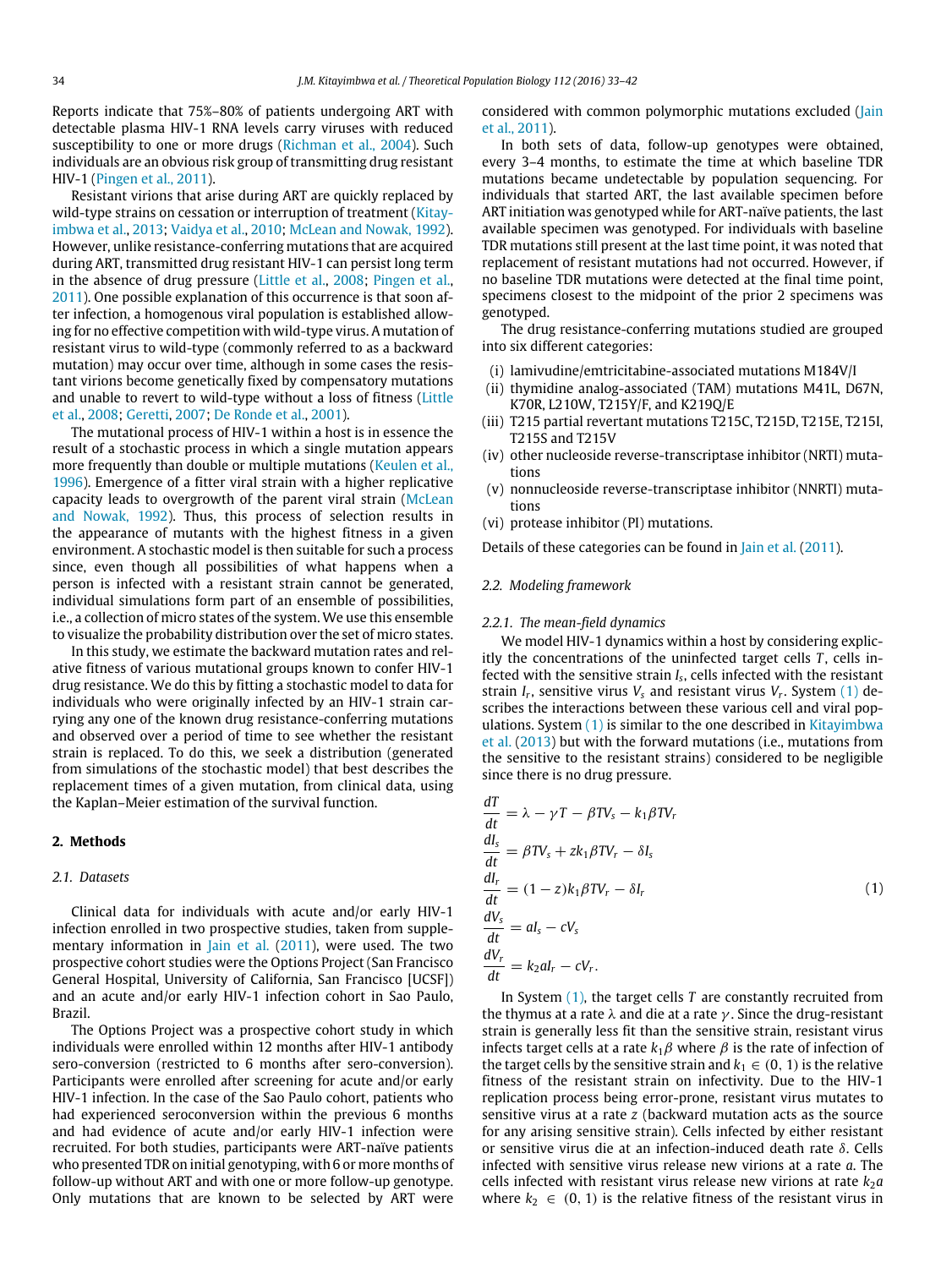<span id="page-2-0"></span>

**Fig. 1.** Schematic diagram showing infection dynamics of System [\(1\).](#page-1-0) CD4<sup>+</sup> T-cells are classified into uninfected *T* and infected with ART-sensitive or ART-resistant virus, *I<sup>s</sup>* and *I<sup>r</sup>* , respectively. Virus strains are either sensitive, *V<sup>s</sup>* , or resistant, *V<sup>r</sup>* , to ART. See text for details.

terms of viral productivity. Resistant and sensitive virus is cleared from the system at a rate *c*. [Fig. 1](#page-2-0) shows the flow diagram of the compartmental deterministic model as described above. In the limit of large population numbers present in all compartments, the HIV-1 within-host dynamics for a transmitted drug-resistant strain can be described by the mean field equations in System  $(1)$ . Such a system neglects all the stochastic aspects present within a host and only focuses on the evolution of the mean population numbers.

# *2.2.2. Analysis of the mean-field dynamics*

The System [\(1\)](#page-1-0) has two feasible equilibrium points:

(i) The infection-free equilibrium

$$
E_0=\left(\frac{\lambda}{\gamma},0,0,0,0\right).
$$

(ii) The sensitive strain dominated equilibrium  $E_1 = (T^*, I_s^*, 0,$  $V_s^*$ , 0) where

$$
T^* = \frac{\lambda}{\gamma R_0}
$$
  
\n
$$
I_s^* = \frac{\gamma c}{\beta a} (R_0 - 1)
$$
  
\n
$$
V_s^* = \frac{\gamma}{\beta} (R_0 - 1)
$$

where

$$
R_0=\frac{\lambda\beta a}{\gamma\delta c}.
$$

Therefore, whenever  $R_0 > 1$ , there exists a unique endemic equilibrium  $E_1$  with no resistant virus present. From the definition of *E*1, it is observed that drug resistant strains will always be replaced as long as the backward mutation is positive (i.e., *z* > 0). The fact that a resistant strain is always replaced is due to the assumption that mutation only occurs in one direction, from the resistant to the sensitive strain, and the fitness cost of drug resistance. If forward mutations (i.e., mutations from sensitive to resistant strains) are also included, there will be coexistence of strains with the dominant strain determined by the competition between the two strains [\(Kitayimbwa](#page-9-5) [et al.,](#page-9-5) [2013;](#page-9-5) [McLean](#page-9-7) [and](#page-9-7) [Nowak,](#page-9-7) [1992;](#page-9-7) [Rong](#page-9-12) [et al.,](#page-9-12) [2007;](#page-9-12) [Vaidya](#page-9-6) [et al.,](#page-9-6) [2010\)](#page-9-6).

The following stability results can be easily proved by linearizing System [\(1\).](#page-1-0)

**Proposition 2.1.** *The infection free steady state*  $E_0$  *is locally asymptotically stable if*  $R_0 < 1$  *and it is unstable if*  $R_0 > 1$ *.* 

**Proposition 2.2.** *The endemic equilibrium E*<sup>1</sup> *exists if and only if*  $R_0 > 1$ .  $E_1$  *is locally asymptotically stable whenever it exists.* 

Therefore, for all parameter values, whenever  $R_0 > 1$ , the endemic equilibrium  $E_1$  is locally asymptotically stable. We would therefore expect that given enough time, all TDR viral strains would be replaced by the sensitive strain.

#### *2.3. Stochastic formulation for the population dynamics*

The ODEs described by System [\(1\)](#page-1-0) can be numerically integrated to obtain the mean-field population evolution. So long as the population size of each compartment is large enough, stochastic changes are negligible. For consideration of transmitted drug resistance, we assume that an individual is initially infected with a resistant strain. Subsequent replacement of the resistant strain by a sensitive strain requires de-novo mutations within the host. Therefore, the replacement of the resistant strain is expected to be greatly affected by stochastic changes. For this reason, the analysis of the replacement times for the resistant strain by the sensitive strain for HIV-1 patients initially infected by a resistant strain requires a stochastic analysis. Such an analysis provides not only the mean-field evolution of the population numbers but also the evolution of its variability. In a deterministic setting, one would expect that with time, all the drug resistant strains would be replaced by the sensitive strain because of differences in fitness. However, in a stochastic setting, variability plays a key role at very low numbers. In this case, not all resistant strains are observed to be replaced in our period of observation.

### *2.3.1. Stochastic model formulation*

To study the replacement times of HIV-1 drug resistanceconferring mutations, we develop a stochastic model. The model used is the stochastic version of the deterministic model given by System [\(1\).](#page-1-0) The stochastic model tracks discrete changes over time in population sizes for the target cells (*T* ), cells infected with sensitive virus  $(I_s)$ , cells infected with resistant virus  $(I_r)$ , sensitive virus  $(V_s)$ , and resistant virus  $(V_r)$ . We express changes in *T*,  $I_s$ ,  $I_r$ ,  $V_s$  and  $V_r$  in an arbitrarily small interval  $(t, t + \Delta t)$  as ∆*T* , ∆*Is*, ∆*Ir*, ∆*V<sup>s</sup>* , and∆*V<sup>r</sup>* , respectively. Here, a stochastic process is defined by the probabilities at which different events occur in the time period ∆*t*. The possible events for the various populations modeled are as follows: recruitment of CD4<sup>+</sup> cells and production of new HIV-1, death (CD4<sup>+</sup> and HIV-1), and infection of target cells by either virus (including mutations). The probabilities that any of the above events occur in the time interval  $(t, t + \Delta t)$  are given by their corresponding rates in System [\(1\).](#page-1-0) [Table 1](#page-3-0) shows the rates for the various events in the model with total rate  $\Phi =$  $\lambda + \gamma T + \beta T V_s + k_1 \beta T V_r + \delta I_s + \delta I_r + aI_s + k_2 aI_r + cV_s + cV_r$  as the scaling factor guaranteeing that all the probabilities are between 0 and 1.

#### *2.3.2. Parameter values*

For all simulations, we use parameter values as outlined in [Table 2.](#page-3-1) We make the assumption that the resistant virus is just as infectious as the sensitive strain  $(k_1 = 1)$  and only account for its fitness disadvantage at the viral production stage of its life cycle (varying  $k_2$ ). If on the other hand, we fix  $k_2 = 1$  and vary  $k_1$ , very similar results would be obtained. This is not surprising since the combined effect on fitness at both viral production and infection stages of the HIV-1 life cycle is multiplicative  $(k = k_1 k_2)$ . Therefore, for this work, we only estimate  $k_2$ .

# *2.3.3. Simulations*

In order to speed up the simulations, the stochastic model is implemented using the  $\tau$ -leap method [\(Gillespie,](#page-9-13) [2001\)](#page-9-13). The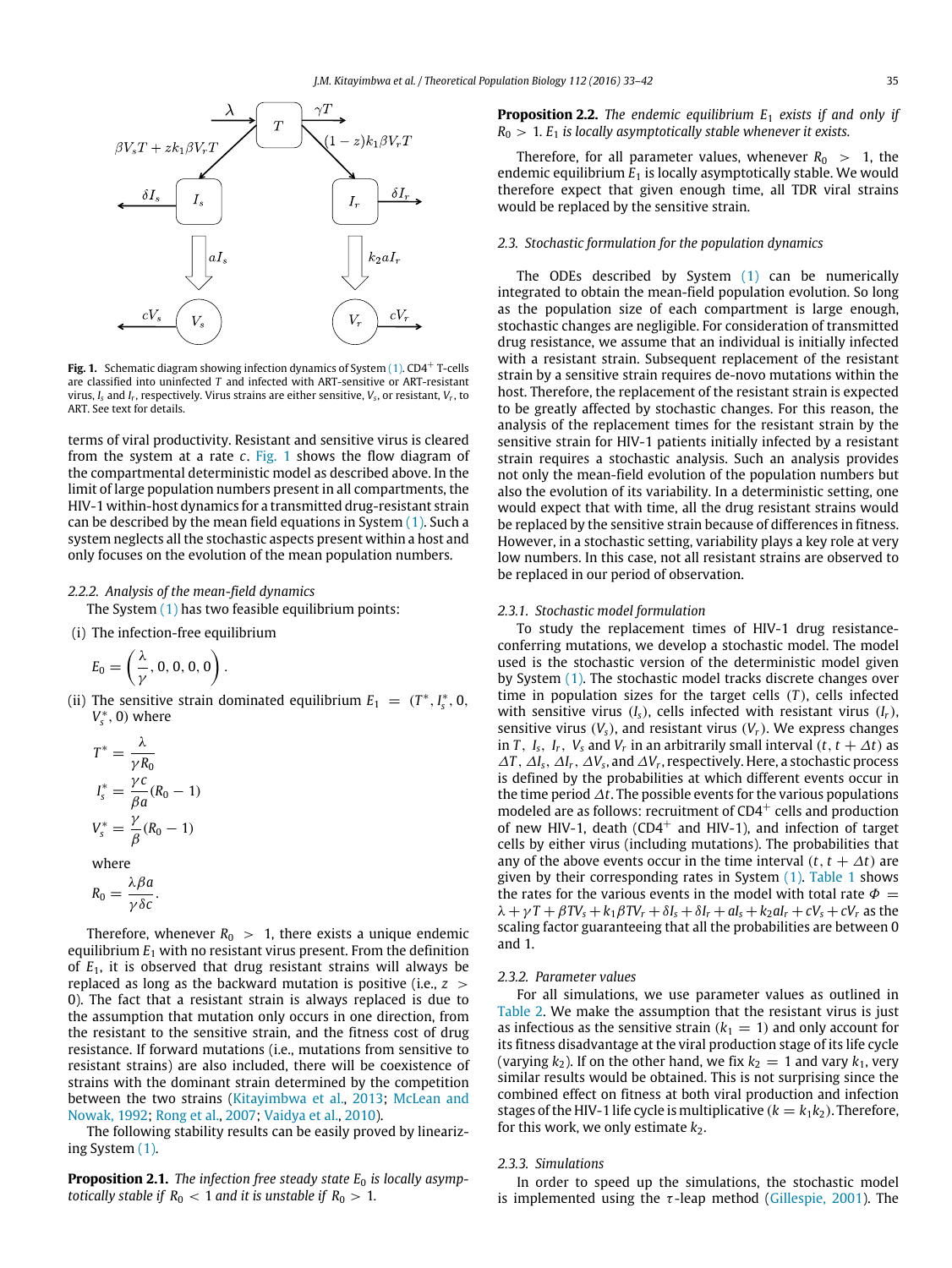| Event                                | Change in population size $t \to t + \Delta t$ | Probability                           |
|--------------------------------------|------------------------------------------------|---------------------------------------|
| Recruitment of T                     | $T \rightarrow T+1$                            | $\lambda \Delta t / \Phi$             |
| Death of T                           | $T \rightarrow T-1$                            | $\nu T \Delta t / \Phi$               |
| Infection by $V_s$                   | $T \rightarrow T-1$ , $I_s \rightarrow I_s+1$  | $\beta T V_s \Delta t / \Phi$         |
| Infection by $V_r$                   | $T \rightarrow T-1$ , $I_r \rightarrow I_r+1$  | $(1-z)k_1\beta T V_r \Delta t/\Phi$   |
| Infection by $V_r$ mutating to $V_s$ | $T \rightarrow T-1$ , $I_s \rightarrow I_s+1$  | $z k_1 \beta T V_r \Delta t / \Phi$   |
| Death of $I_s$                       | $I_s \rightarrow I_s - 1$                      | $\delta I_s \Delta t / \Phi$          |
| Death of $I_r$                       | $I_r \rightarrow I_r - 1$                      | $\delta I_r \Delta t / \Phi$          |
| Production of $V_s$                  | $V_{s} \rightarrow V_{s} + 1$                  | $al_{s}\Delta t/\Phi$                 |
| Production of $V_r$                  | $V_r \rightarrow V_r + 1$                      | $k_2$ al <sub>r</sub> $\Delta t/\Phi$ |
| Death of $V_s$                       | $V_s \rightarrow V_s - 1$                      | $cV_s\Delta t/\Phi$                   |
| Death of $V_r$                       | $V_r \rightarrow V_r - 1$                      | $cV_r\Delta t/\Phi$                   |

| Table T |                                                                  |
|---------|------------------------------------------------------------------|
|         | Events and corresponding probabilities for the stochastic model. |

<span id="page-3-1"></span>**Table 2**

Parameter values used in simulations.

<span id="page-3-0"></span>**Table 1**

| Parameter      | Definition                            | Value                                        | Reference                   |
|----------------|---------------------------------------|----------------------------------------------|-----------------------------|
| $T_0$          | Initial target cell count             | $1.5 \times 10^4$ cells/ml                   | Buckley and Gluckman (2002) |
|                | Death rate of target cells            | $0.01 d^{-1}$                                | Mohri et al. (1998)         |
|                | Recruitment rate of target cells      | $1.5 \times 10^2$ cells/ml d <sup>-1</sup>   | Defined as $\gamma T_0$     |
|                | Infection rate of target cells by V.  | $6.5 \times 10^{-7}$ ml d <sup>-1</sup>      | Perelson et al. (1993)      |
| K <sub>1</sub> | Relative fitness of $V_r$ infectivity |                                              |                             |
|                | Death rate of infected cells          | $0.39 d^{-1}$                                | Vaidya et al. (2010)        |
|                | Rate of virus production              | 850 (cells/ml) <sup>-1</sup> d <sup>-1</sup> | Vaidya et al. (2010)        |
| k <sub>2</sub> | Relative fitness of $V_r$ replication | varied                                       |                             |
|                | Clearance rate of free virus          | $3 d^{-1}$                                   | Ramratnam et al. (1999)     |
|                | Backward mutation rate                | varied                                       |                             |

virus–cell dynamics are simulated effectively in a volume of 1 ml, as in previous studies [\(Cadosh](#page-9-18) [et al.,](#page-9-18) [2012;](#page-9-18) [Pearson](#page-9-19) [et al.,](#page-9-19) [2011;](#page-9-19) [Ribeiro](#page-9-20) [and](#page-9-20) [Bonhoeffer,](#page-9-20) [2000\)](#page-9-20). In a volume of 1 ml of blood, the target population size was taken as  $10^4$  cells. Such a large census population size does not imply the absence of stochastic effects during the evolution of HIV-1 within an infected host. For the study of replacement times for resistance-conferring mutations, the effective population size, *N<sup>e</sup>* , is indeed considerably smaller than the census population size [\(Kouyos](#page-9-21) [et al.,](#page-9-21) [2006\)](#page-9-21).

Every run starts with a population of target cells at the carrying capacity ( $T_0 = \lambda/\gamma$ ), an inoculum of 500 resistant virus, 10 T-cells infected with resistant virus, and no sensitive virus at all at the beginning assuming that initially, all infections are by a resistant strain, i.e., transmitted drug resistance. A simulation is allowed to run for a maximum simulation time of 3000 days, which covers all available clinical data. If the viral load for the resistant strain falls below the detection limit of 50, the simulation is stopped and the time at which this happens is recorded. This time is then considered as the replacement time for the resistance-conferring mutation. For the simulations that run for the entire 3000 days, we know that the drug-resistant strain survives up to the end of the simulation but do not know the exact time when it is replaced (right censoring). This procedure is done for 1000 replicates for each parameter combination. The generated data is analyzed and compared to the clinical datasets derived from the two prospective cohort studies (Section [2.1\)](#page-1-1).

# *2.4. Estimation of backward mutation rate and relative fitness using a survival function*

One of the major challenges in analyzing the backward mutation rate is the difficulty in getting a comprehensive dataset of patients with transmitted drug resistance followed periodically over a long period of time. In most of the observations available, follow-up ends before the replacement of all the resistanceconferring mutations. To make matters worse, the loss to followup varies from patient to patient. Thus, information is available about whether or not certain mutations were still present up to a certain time point with no accurate information on when exactly they were replaced.

We seek to define a distribution that can best describe the replacement times of each mutation group. We do this by defining a survival function, *S*(*t*), for each mutation group at a given time point. The survival function, *S*(*t*), is defined as the probability of a certain resistant mutation surviving at least to time *t*, that is, the probability that a given resistant mutation is not yet replaced at time *t*.

We obtain an approximation for the survival function using the Kaplan–Meier estimation [\(Goel](#page-9-22) [et al.,](#page-9-22) [2010\)](#page-9-22). This estimator makes use of survival times, which measure follow-up time from infection with a resistant virus up until the resistant virus is replaced by a wild type virus. The graph of *S*(*t*) against *t* is called the survival curve. One key advantage of the Kaplan–Meier method is that it can be used to estimate the survival curve from the observed survival times without the assumption of an underlying probability distribution.

A Kaplan–Meier analysis allows for the estimation of the survival over time even when mutations are studied for different lengths of time. At each time point, the survival probability is calculated as follows:

#### *S*(*t*)

- = Number of individuals still carrying a given mutation at time *t*
- Number of individuals carrying a given mutation at time *t* = 0 .

The number of mutations that have been replaced, lost to follow up or not reached the time point yet are not counted as being at risk. Mutations that are lost to follow up are considered censored and are not counted in the denominator. The probability of a mutation surviving to any time point is estimated from the cumulative probability of surviving each of the preceding time interval (calculated as a product of preceding probabilities). It is noted that even though the probability at any given interval is not very accurate due to the small number of replacement events, the overall probability of surfing to each point is more accurate.

When interpreting Kaplan–Meier curves, it should be noted that the precision and accuracy of such curves is heavily reliant on the number of observations. In particular, estimates at the left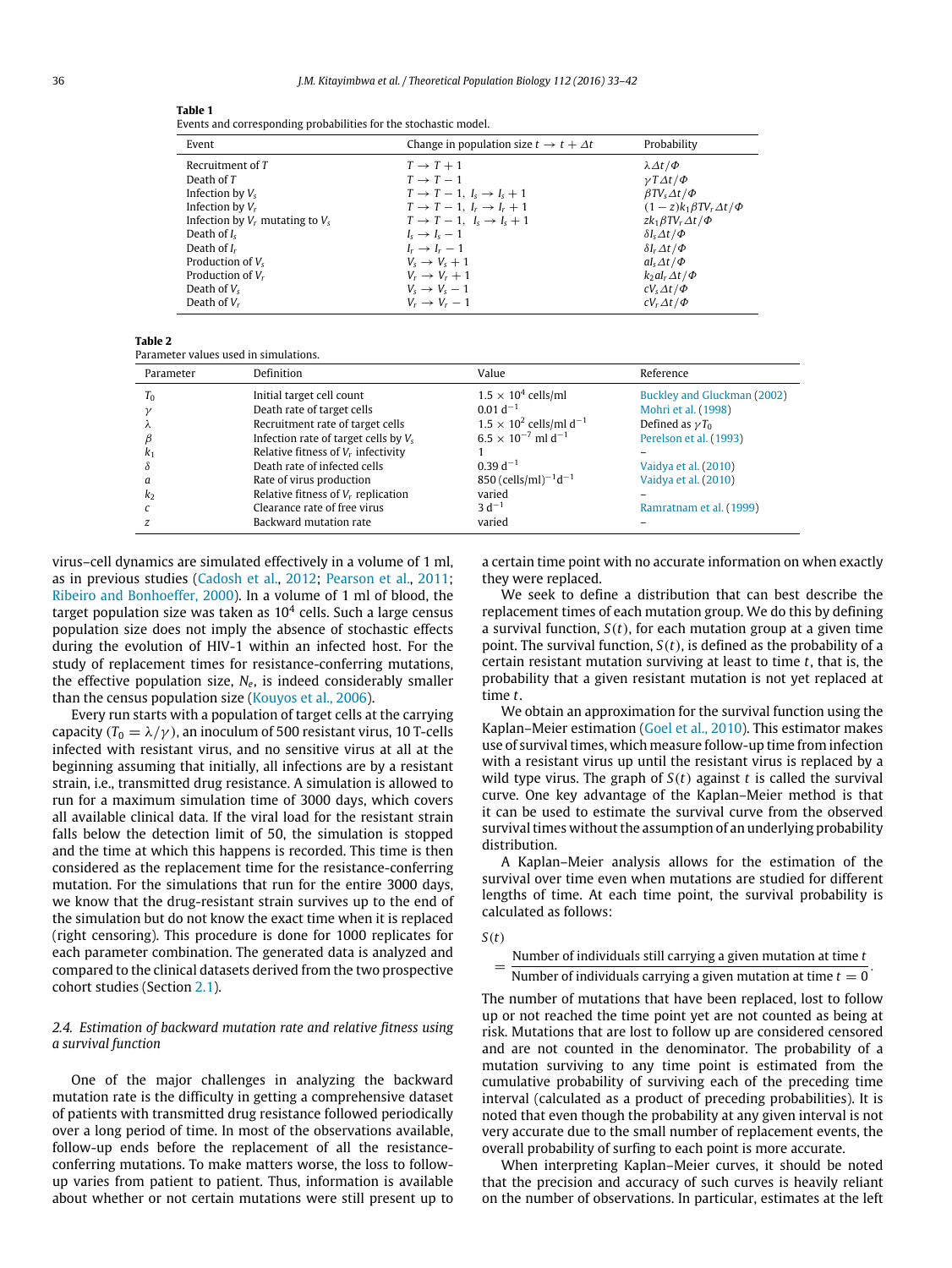<span id="page-4-0"></span>

**Fig. 2.** Heat maps for the distance *m* as a function of the relative fitness *k* and backward mutation rate *z* for the drug resistance mutation groups: (a) M184V, (b) TAM, (c) T215 partial revertants, (d) NRTI, (e) NNRTI, and (f) PI. The colors of boxes correspond to the smallest 5%, 10%, 15%, and 50% values of the distance *m*, for each (*k*, *z*) combination, in a red scale (the darker the box, the smaller the value of *m*). (For interpretation of the references to color in this figure legend, the reader is referred to the web version of this article.)

hand side are more precise than at the right hand side because of small numbers due to mutations being replaced or lost to follow up. Kaplan–Meier curves also give often the impression that a mutation replacement occurs more frequently early on than later in time. This is due to the high survival rate and the large number of mutations at the very beginning.

In order to estimate values for the backward mutation rate *z* and the relative fitness  $k_2$  for a specific category of mutations, we compare the probability distribution of the replacement times from the data (given by the Kaplan–Meier estimation of the survival function) with that from the stochastic simulations. For given values of  $z$  and  $k_2$  at each time point, the survival function is defined as the proportion, out of the total 1000 replicates, of simulations where the drug-resistant strain is still present.

In order to select the survival function that best fits the data, we define two measures:

(i) *m*, which represents a (normalized) distance between the survival function for the simulated data and the observed data. It is calculated as

$$
m = \frac{1}{N} \sum_{i=1}^{T} (S_d(t_i) - S_s(t_i))^2
$$
 (2)

where *N* is the number of times that replacement events are accounted for during the entire duration of observation,  $S_d(t_i)$ is the value of the survival function estimated from the clinical data,  $S<sub>s</sub>(t<sub>i</sub>)$  is the value of the survival function estimated from the simulation of the stochastic model for a particular pair of values of *z* and  $k_2$ , and  $t_T$  is the first time at which no individual in the simulated data carried a particular mutation. For mutations that were not replaced completely amongst the individuals represented by simulated data, we set  $t_T = 3000$ .

(ii) *n*, which represents the percentage of the estimated survival curve from simulated data that is found outside the 99% confidence interval of the observed survival curve, calculated as

$$
n = \frac{\text{No. of time points with } S_s(t) \text{ outside the confidence interval}}{\text{No. of time points with replacement events in clinical data}}
$$

$$
\times 100\%.
$$
 (3)

<span id="page-4-2"></span>It is important to note that it is indeed confidence intervals that are considered, one at each of the times where there are replacement events in the clinical data, rather than confidence bands (for all time points in the window of study). This means that the confidence intervals represent uncertainty in the estimate of the survival function estimated from simulated data at time points with replacement events in the clinical data. Therefore, the validity of these confidence intervals hold only at those time points where replacement events occur in clinical data rather than holding simultaneously for many points.

<span id="page-4-1"></span>Both measures, *m* and *n*, provide error functions between observed data and simulations. Parameter values that optimize the metrics *m* and *n* are found. Given that the metrics are defined in such a way that they measure how close the simulations are to the observed data, such optimized parameter values are good estimates for the optimal parameter values from the data.

## **3. Results**

[Fig. 2](#page-4-0) shows heat maps for the distance *m*, defined in [\(2\),](#page-4-1) between the survival curves estimated from clinical and simulated data for several combinations of values of the relative fitness (*k*) of a resistant strain and the backward mutation rate (*z*) for each of the mutation groups. The darker (in a red scale) the box is, the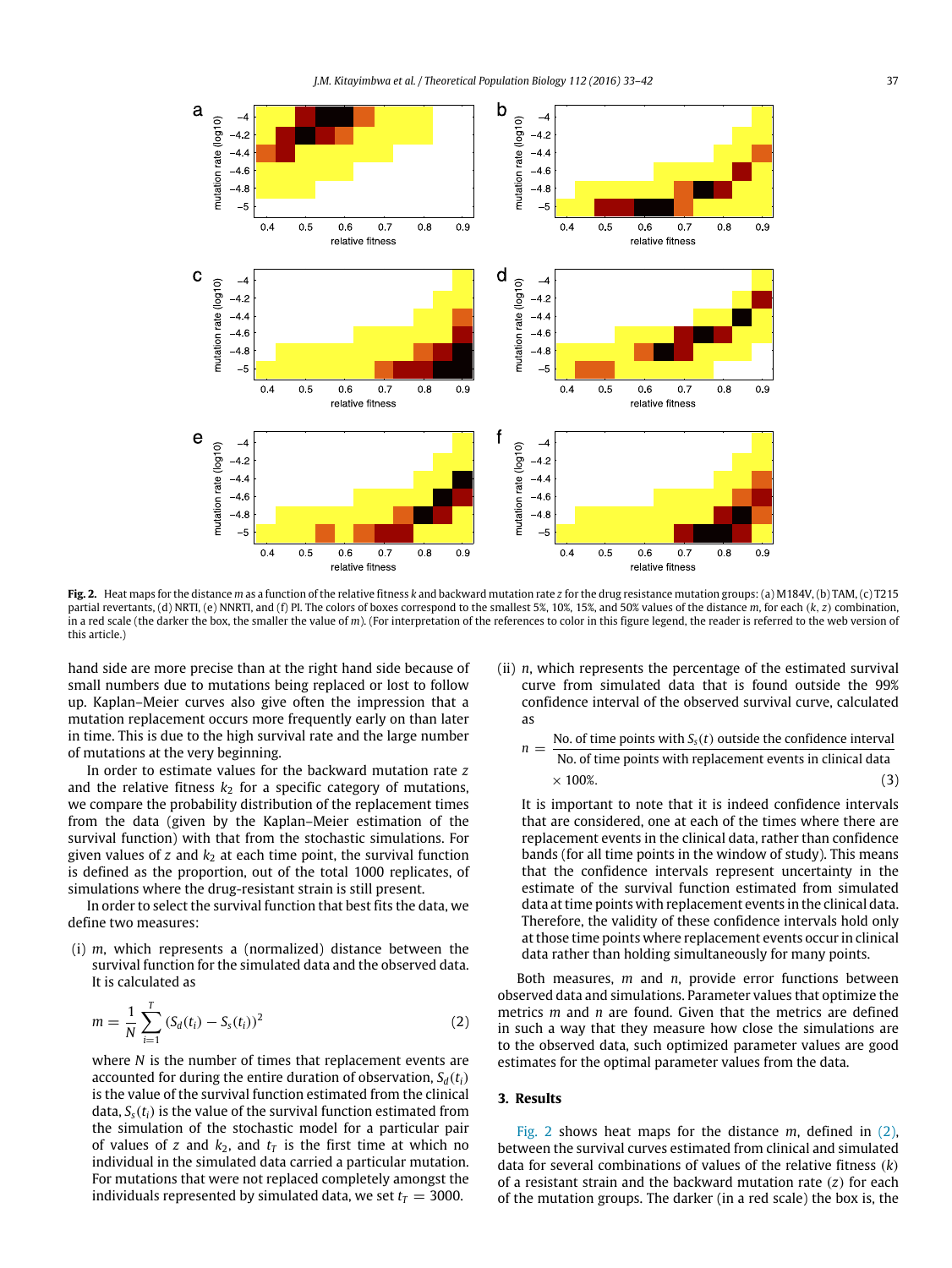<span id="page-5-0"></span>

**Fig. 3.** Heat maps for the percentage *n* of the estimated survival curve outside the 99% confidence interval as a function of the relative fitness *k* and backward mutation rate *z* for the drug resistance mutation groups: (a) M184V, (b) TAM, (c) T215 partial revertants, (d) NRTI, (e) NNRTI, and (f) PI. The colors of boxes correspond to the smallest 5%, 10%, 15%, and 50% values of *n*, for each (*k*, *z*) combination, in a red scale (the darker the box, the smaller the value of *n*). (For interpretation of the references to color in this figure legend, the reader is referred to the web version of this article.)

smaller the value of *m* (colors show the smallest 5, 10, 15, and 50% values of *m*). The smaller the value of *m*, the better the estimates of the backward mutation rate and the relative fitness.

On the other hand, [Fig. 3](#page-5-0) shows heat maps for the percentage *n* of the survival curve estimated from simulated data (defined in [\(3\)\)](#page-4-2) that is found outside the confidence interval of the survival curve estimated from clinical data for different values of the backward mutation rate, *z*, and the relative fitness, *k*, of the resistant strain. The darker (in a red scale) the box is, the smaller the value of *n* (colors show the smallest 5%, 10%, 15%, and 50% values of *n*). A smaller value of *n* represents better estimates of the backward mutation rate and the relative fitness.

For the Lamivudine/Emtricitabine-associated mutations, the best fitting pairs of values of the backward mutation rate and the relative fitness are found to be  $(1 \times 10^{-4}, 0.60)$ ,  $(1 \times 10^{-4}, 0.55)$ and  $(1 \times 10^{-4.2}, 0.50)$  as they correspond to 5-percentiles of measures *m* or *n* (darker boxes in [Figs. 2\(](#page-4-0)a) and/or [3\(](#page-5-0)a)). These results are shown in [Table 3.](#page-5-1) Therefore, a backward mutation rate of  $1 \times 10^{-4}$  and a relative fitness between 0.55 and 0.60 is a good estimation. Alternatively, a lower backward mutation rate of 1  $\times$  10<sup>-4.2</sup> would require a reduced relative fitness of 0.5 to achieve a comparable survival curve. This means that for lower values of the backward mutation, lower relative fitness values would be required. [Fig. 4\(](#page-6-0)a) shows the Kaplan–Meier estimation of the survival function over time from clinical data and from one of the best fitting simulations ( $z = 1 \times 10^{-4}$  and relative fitness of 0.55) for the Lamivudine/Emtricitabine-associated mutations. The best fitting values of the backward mutation and relative fitness capture the data very well given the fact that a 99% confidence interval is considered for the simulations and the entire simulated curve is found within the confidence band. The general trend of the survival curve of the Lamivudine/Emtricitabineassociated mutations is also well captured, with a 100% probability

#### <span id="page-5-1"></span>**Table 3**

Estimated backward mutation rates and relative fitness for the different mutation classes. Estimates shown correspond to smallest 5% values of either measure *m* or *n*.

| <b>Mutation class</b>                             | Backward mutation rate                                                                                         | Relative fitness                                                     |
|---------------------------------------------------|----------------------------------------------------------------------------------------------------------------|----------------------------------------------------------------------|
| Lamivudine/emtricitabine-<br>associated mutations | $1 \times 10^{-4}$<br>$1 \times 10^{-4.2}$                                                                     | [0.55, 0.60]<br>0.50                                                 |
| TAM                                               | $1 \times 10^{-5}$<br>$1\times10^{-4.8}$<br>$1 \times 10^{-4.6}$                                               | [0.45, 0.65]<br>[0.70, 0.75]<br>0.80                                 |
| T215 partial revertant<br>mutations               | $1 \times 10^{-5}$<br>$1 \times 10^{-4.8}$                                                                     | [0.85, 0.90]<br>0.90                                                 |
| NRTI mutations                                    | $1 \times 10^{-5}$<br>$1 \times 10^{-4.8}$<br>$1\times10^{-4.6}$<br>$1\times10^{-4.4}$<br>$1 \times 10^{-4.2}$ | [0.40, 0.90]<br>[0.55, 0.90]<br>[0.70, 0.90]<br>[0.85, 0.90]<br>0.90 |
| <b>NNRTI</b> mutations                            | $1 \times 10^{-5}$<br>$1 \times 10^{-4.8}$<br>$1\times10^{-4.6}$<br>$1\times10^{-4.4}$                         | 0.80<br>[0.80, 0.85]<br>[0.85, 0.90]<br>0.90                         |
| PI mutations                                      | $1 \times 10^{-5}$<br>$1 \times 10^{-4.8}$                                                                     | [0.75, 0.85]<br>0.85                                                 |

of Lamivudine/Emtricitabine-associated mutations being replaced during the time of observation [\(Fig. 4\(](#page-6-0)a)).

For the TAM group, there are several parameter combinations that provide a good fit to clinical data (Figs.  $2(b)$ ) and  $3(b)$  $3(b)$ ). These values are summarized in [Table 3.](#page-5-1) In particular, we observe a trade-off between the parameters where a faster rate of backward mutation would require a higher value of relative fitness for a good fit of the data (Figs.  $2(b)$  and  $3(b)$  $3(b)$ ). [Fig. 4b](#page-6-0) shows the Kaplan–Meier estimation of the survival function over time from clinical data and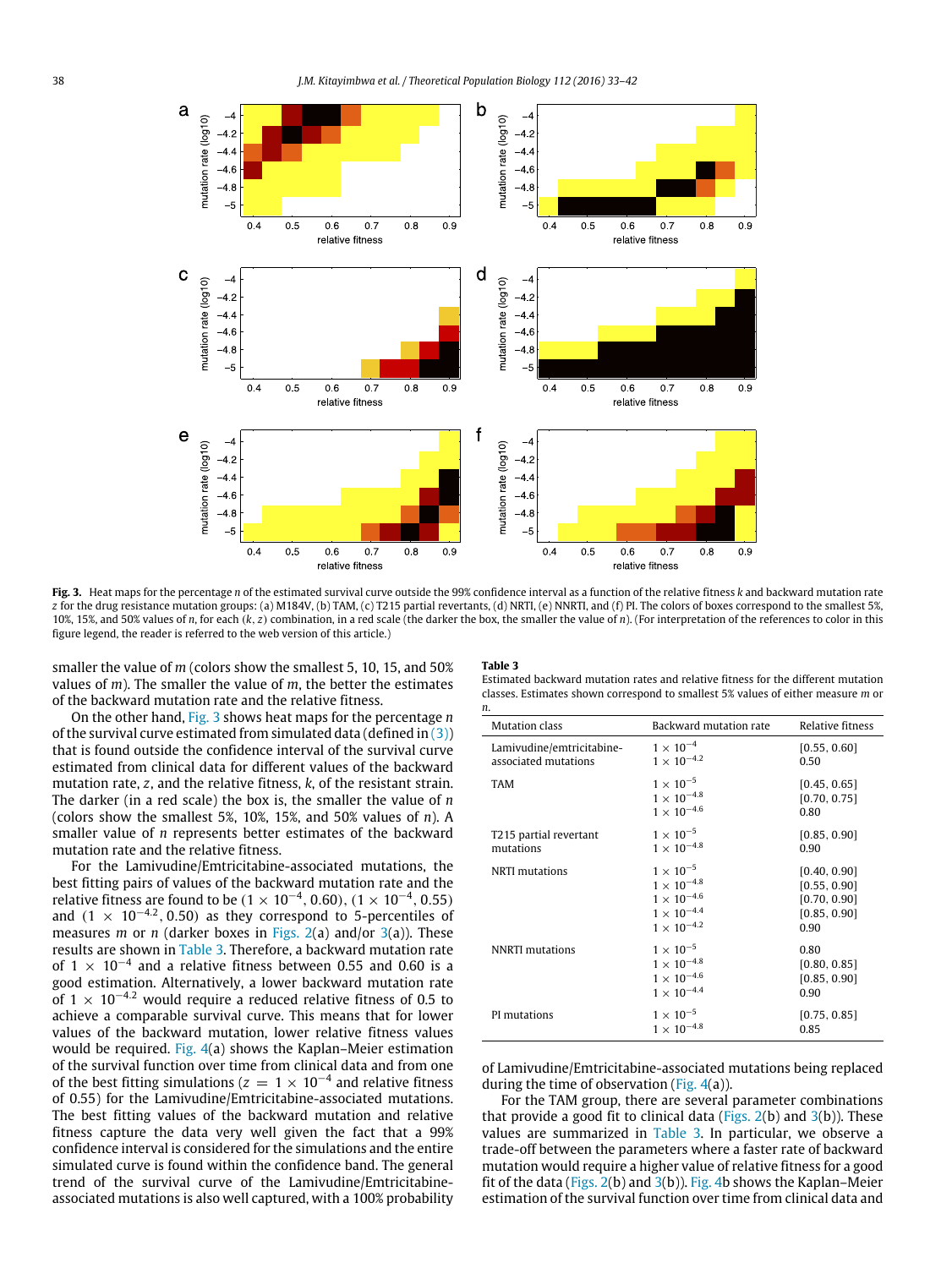<span id="page-6-0"></span>

**Fig. 4.** Kaplan–Meier estimation of the survival function over time of the data (solid black; confidence bands as broken curves) and one of the best fitting simulations (purple) for the drug resistance mutation groups: (a) M184V ( $z = 1 \times 10^{-4}$ ,  $k = 0.55$ ), (b) TAM ( $z = 1 \times 10^{-5}$ ,  $k = 0.65$ ), (c) T215 partial revertants ( $z = 1 \times 10^{-5}$ ,  $k = 0.90$ ), (d) NRTI (*z* = 1 × 10<sup>-4.6</sup>, *k* = 0.75), (e) NNRTI (*z* = 1 × 10<sup>-4.8</sup>, *k* = 0.85), and (f) PI (*z* = 1 × 10<sup>-5</sup>, *k* = 0.80). Simulations are drawn for 3000 days, even though in some cases available data correspond to shorter period.

survival curve resulting from one of the best fitting simulations  $(z = 1 \times 10^{-5}$  and relative fitness of 0.65) for the TAM mutations. The best fitting values of the backward mutation and relative fitness capture the data well given that the entire simulated curve is found within the confidence interval. The general trend of the survival curve estimated from clinical data for the TAM mutations is also well captured (Fig.  $4(b)$ ). It is predicted that not all TAM mutations will have been replaced by  $t_T = 3000$  days.

For the T215 partial revertant mutations, a value of  $1 \times 10^{-5}$ for the backward mutation rate and relative fitness lying between 0.85 and 0.9 are found to give a good fit of the clinical data [\(Figs. 2\(](#page-4-0)c) and [3\(](#page-5-0)c)). Similarly, a backward mutation rate of  $1 \times$ 10−4.<sup>8</sup> and a relative fitness of 0.9 fits well the observed clinical data. [Fig. 4\(](#page-6-0)c) shows the Kaplan–Meier estimation of the observed survival function over time and the survival curve derived from the best fitting simulations ( $z = 1 \times 10^{-5}$  and relative fitness of 0.90) for the T215 partial revertant mutations. Although only around 65% of the simulated curve is found within the confidence interval (because of the size of the available dataset), the general trend of the survival curve of the T215 partial revertant mutations is well captured [\(Fig. 4\(](#page-6-0)c)). More than 60% of the T215 partial revertant mutations are predicted not to have been replaced by day 3000. This could be mainly the result of having only three replacement events during the entire period of observation for this particular mutation group. Having few replacement events means that the rest of the data is right censored.

For the NRTI mutation group, there is a large combination of parameters that provide a good fit to the observed survival curve [\(Figs. 2\(](#page-4-0)d) and [3\(](#page-5-0)d)). These values are shown in [Table 3.](#page-5-1) [Fig. 4d](#page-6-0) shows the Kaplan–Meier estimation of the observed survival function over time and one of the best fitting simulations  $(z =$ 1 × 10−4.<sup>6</sup> and relative fitness of 0.75) for the NRTI mutations. The simulated survival curve fits the observed survival curve well given that a big portion of the simulated curve lies within the confidence interval [\(Fig. 4\(](#page-6-0)d)). By day 3000, it is predicted that at least 20% of the NRTI mutations will still be present. However, there is a wide range of possible values for the backward mutation rate and the relative fitness due to the fact that only two replacement events take place during the entire period of observation. Therefore, in estimation of the observed survival curve, the rest of the mutation events are right-censored.

For the NNRTI mutation group, there is also several parameter combinations that provide a good fit of the clinical data ( $Figs. 2(e)$ and  $3(e)$  $3(e)$ ). [Table 3](#page-5-1) shows these values. A trade-off between the backward mutation rate and the relative fitness is found in this mutation group. [Fig. 4\(](#page-6-0)e) shows the Kaplan–Meier estimation of the observed survival function and one of the best fitting simulations ( $z = 1 \times 10^{-4.8}$  and relative fitness of 0.85) for the NNRTI mutations. The best fitting values of the backward mutation and relative fitness capture the data fairly well given that over 98% of the simulated curve is found within the confidence interval. The general trend of the survival function of the NNRTI mutations is also well captured (Fig.  $4(e)$ ). We cannot say much about the replacement times since the survival curve does not reach zero, with over 40% of the NNRTI mutations predicted to still be present after 3000 days.

Similarly for the PI mutation class, there are several combinations of parameter values that fit the observed data well [\(Figs. 2\(](#page-4-0)f) and  $3(f)$  $3(f)$ ). These estimates are shown in [Table 3.](#page-5-1) Once again, a tradeoff between the parameters is observed. Fig.  $4(f)$  shows the Kaplan–Meier estimation of the survival function over time from the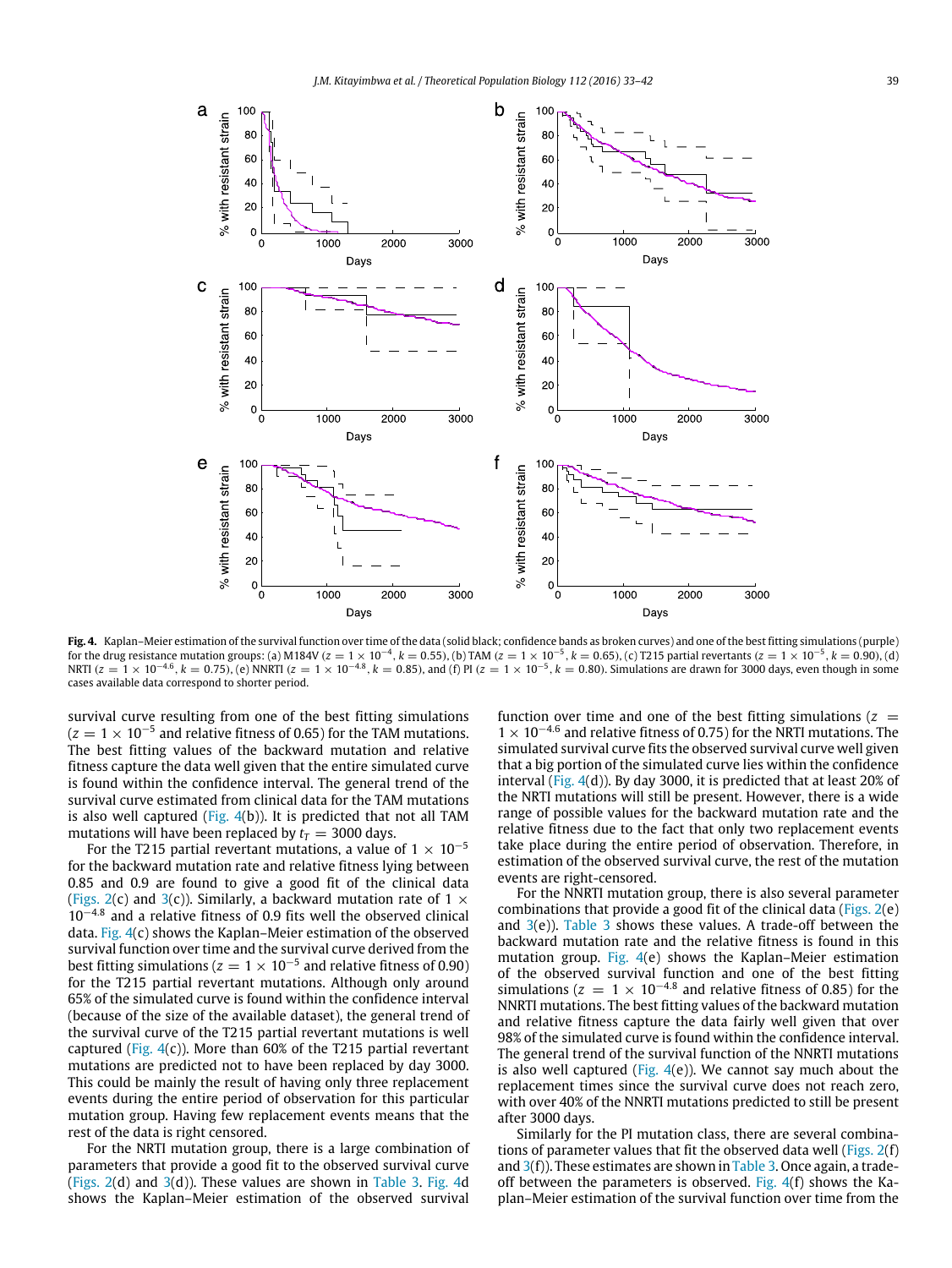<span id="page-7-0"></span>

**Fig. 5.** Sensitivity of the infection rate parameter β on the distance *m* for each of the drug resistance mutation groups: (a) M184V, (b) TAM, (c) T215 partial revertants, (d) NRTI, (e) NNRTI, and (f) PI. The markers in the graphs correspond to smallest 10% values of the distance *m* for a 50% decrease (black diamond), no change (red box), and a 50% increase (yellow circle) of the baseline value of the parameter  $\beta$ .

clinical data and from one of the best fitting simulations  $(z =$ 1 × 10<sup>-5</sup> and relative fitness of 0.80) for the PI mutations. The best fitting values of the backward mutation and relative fitness capture the data well given that the entire simulated curve (at points of replacement) is found within the confidence band. The general trend of the replacement of the PI mutations is also well captured [\(Fig. 4\(](#page-6-0)f)). It is worth noting that approximately 30% of the PI mutations are predicted to still be present after 3000 days.

#### *3.1. Sensitivity analysis*

The choice of baseline values [\(Table 2\)](#page-3-1) for some of the parameters were studied. A sensitivity analysis was performed for the infection rate parameter  $\beta$ , where the model's simulations were run after changing the value of  $\beta$  by either a 50% decrease or a 50% increase of its baseline value. Results for measure *m* are shown in [Fig. 5](#page-7-0) (a similar graph was obtained for measure *n*; see supplementary figure 1). A small shift of the parameter estimates is observed when reducing  $\beta$  by 50% for some of the mutation groups, but not when increasing the value of  $\beta$ . Similarly, for virus production parameter *a* there is only a small shift of optimal parameter estimates when the value of *a* is decreased to 50% of its baseline value (supplementary figures 2 and 3).

Our choice of initial conditions is similar to values used in previous literature [\(Cadosh](#page-9-18) [et al.,](#page-9-18) [2012\)](#page-9-18). To study the effect of one of these initial conditions we performed a sensitivity analysis on the inoculum size  $V_r(0)$ . [Fig. 6](#page-8-0) shows the best estimates, corresponding to measure *m*, when the baseline value for  $V_r(0)$ is decreased 50% or increased 50% (similar results are obtained for *n*; supplementary figure 4). In general, there is no significant change on the best estimates for the backward mutation rate and the relative fitness when  $V_r(0)$  is varied.

# **4. Discussion and conclusions**

In cases of TDR, the replacement of the drug-resistant HIV strain by drug-sensitive HIV as the dominant strain, over time, has been attributed to viral evolution rather than emergence of a preexisting wild-type variant [\(Jain](#page-9-11) [et al.,](#page-9-11) [2011\)](#page-9-11). Several transmitted drug resistance-conferring mutations have been reported to persist over a long period of time while others have been reported to be replaced easily by wild-type strains [\(Barbour](#page-9-23) [et al.,](#page-9-23) [2004;](#page-9-23) [Little](#page-9-8) [et al.,](#page-9-8) [2008\)](#page-9-8). The rate at which a given strain is replaced could depend on a number of factors, both at patient level and at viral level. Viral evolution therefore cannot be assumed to be driven exclusively by selective events (relative fitness and backward mutation) but also by some stochastic forces. By accounting for the stochastic forces, the rate of backward mutation and the relative fitness for each drug mutation class could be good predictors of how quickly, the resistant mutations are replaced. Comparing survival curves derived from clinical data for patients with TDR with survival curves for data generated from a stochastic model of HIV viral dynamics, we have been able to estimate the backward mutation rate and relative fitness of six HIV mutation classes [\(Table 3\)](#page-5-1). Although for some of the mutation classes, the estimates have considerable uncertainty due to the small datasets.

For the stochastic model, the population size of target cells was taken as  $10<sup>4</sup>$  cells, which corresponds to modeling the viral dynamics in a volume of 1 ml. This is in agreement to previous modeling work [\(Cadosh](#page-9-18) [et al.,](#page-9-18) [2012;](#page-9-18) [Pearson](#page-9-19) [et al.,](#page-9-19) [2011;](#page-9-19) [Ribeiro](#page-9-20) [and](#page-9-20) [Bonhoeffer,](#page-9-20) [2000\)](#page-9-20). However, the effective population size for stochastic within-host models of HIV is still debated [\(Kouyos](#page-9-21) [et al.,](#page-9-21) [2006\)](#page-9-21). Nevertheless, our definition of replacement (extinction) of the DR strain is constrained by the clinical test sensitivity, which is 50 cells/ml (that is, scaled by ml). Therefore, we do not expect a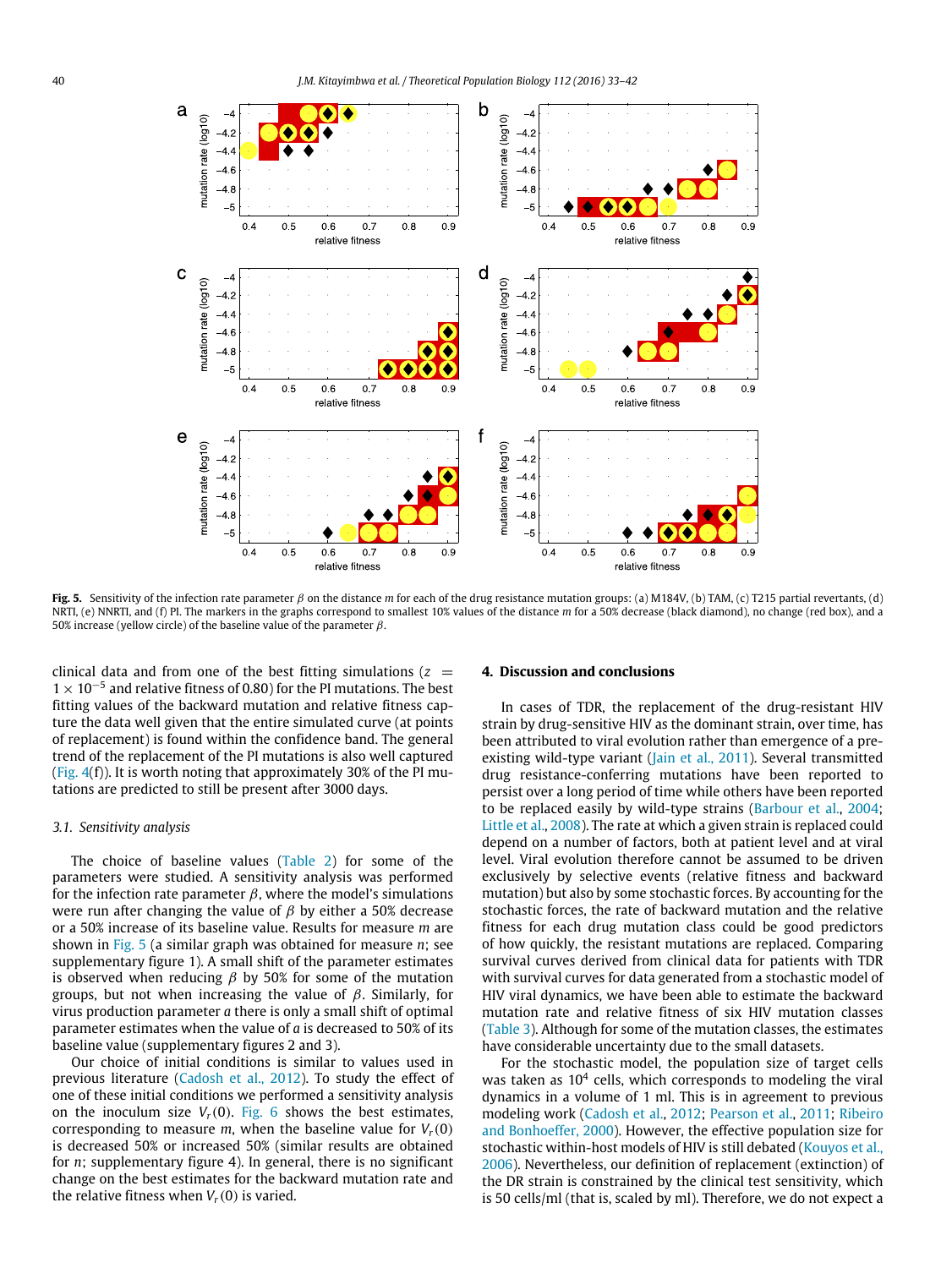<span id="page-8-0"></span>

Fig. 6. Sensitivity of the initial viral load *V<sub>r</sub>*(0) on the distance *m* for each of the drug resistance mutation groups: (a) M184V, (b) TAM, (c) T215 partial revertants, (d) NRTI, (e) NNRTI, and (f) PI. The markers in the graphs correspond to smallest 10% values of the distance *m* for a 50% decrease (black diamond), no change (red box), and a 50% increase (yellow circle) of the baseline value of the parameter  $V_r(0)$ .

big difference on the distribution of replacement times as a scaled up of the volume would require a scaled up of the number of cells needed for extinction. Other modeling frameworks different to our approach, *e.g.* [\(Heffernan](#page-9-24) [and](#page-9-24) [Wahl,](#page-9-24) [2005\)](#page-9-24), that consider the stochastic nature of the emergence and persistence of a DS strain and the eventual replacement of the DR strain might also be applicable to study our question.

For the decision of the best fitting survival function to the observed data, we used the distance measure, *m*, and the percentage of the estimated survival curve from simulated data found outside the 99% confidence interval of the observed survival curve at points of replacement. In general, similar values of the backward mutation rate and relative fitness were predicted by both measures. However, generally the percentage measure, *n*, had more uncertainty in the estimates. Moreover, we employed the Kaplan–Meier estimation of the survival curve which has the advantage that no probability distribution is assumed for the replacement times of the resistance-conferring mutations. This allowed us to estimate parameters without any unrealistic assumptions on the probability distribution of the replacement times which is still largely unknown.We expect very similar results with alternative measures like the Kullback–Leibler divergence. However, other possibilities, like the log-rank (Mantel–Cox) test, were not ideal as for most of the mutational classes being studied, the replacement events in the clinical data are very few.

Most of the mutation classes had more than one best-fit pair of values for backward mutation rate and the relative fitness, that is, there is uncertainty in the estimates. In particular, we found a trade-off relationship between the backward mutation rate and the relative fitness, where a higher rate of backward mutation requires a higher value of relative fitness to explain the observed data [\(Figs. 2](#page-4-0) and [3\)](#page-5-0). A faster backward mutation could lead to a faster emergence of the wild-type strain. Therefore, a more fit resistant virus is in better position to compete and slow down the emergence of this new strain.

Compared to the other classes, it has been established that the Lamivudine/Emtricitabine-associated mutations have a distinctly higher backward mutation rate and low relative fitness. The higher backward mutation rate and therefore faster replacement is consistent with earlier findings [\(Barbour](#page-9-23) [et al.,](#page-9-23) [2004;](#page-9-23) [Jain](#page-9-11) [et al.,](#page-9-11) [2011;](#page-9-11) [Little](#page-9-8) [et al.,](#page-9-8) [2008\)](#page-9-8). Similarly for the predicted low relative fitness, as this particular mutation class has been associated with reduced fitness in the absence of treatment [\(Jain](#page-9-11) [et al.,](#page-9-11) [2011;](#page-9-11) [Paredes](#page-9-25) [et al.,](#page-9-25) [2009\)](#page-9-25).

For the PI mutation group, a high relative fitness (of about 0.08–0.85) was found. This is somewhat surprising due to the fact that, like Lamivudine/Emtricitabine-associated mutations, the PI mutations are associated with reduced viral fitness [\(Croteau](#page-9-26) [et al.,](#page-9-26) [1997;](#page-9-26) [Martinez-Picado](#page-9-27) [et al.,](#page-9-27) [1999\)](#page-9-27). However, such a finding is consistent with other published reports [\(Jain](#page-9-11) [et al.,](#page-9-11) [2011;](#page-9-11) [Little](#page-9-8) [et al.,](#page-9-8) [2008\)](#page-9-8). [Van](#page-9-28) [Maarseveen](#page-9-28) [et al.](#page-9-28) [\(2005\)](#page-9-28) propose compensatory fixation as a mechanism to explain the observed low rate of mutation replacement. Viruses with multiple PI-resistanceconferring mutations partially compensate for the initial loss of fitness.

The fact that PI mutations are replaced at almost similar rates to NNRTI mutations is of clinical significance. It is often argued that in a resource-poor setting, where treatment is initiated without prior resistance testing, a protease inhibitor should be part of the cocktail in the first line treatment options. This is because it is assumed that with its reduced fitness, mutations arising from it can be easily replaced by wild-type strains presenting a lower risk of TDR propagation. However, having a high fitness, as our findings suggest, may in fact increase the risk of TDR. This would be the result of the resistant strain persisting long enough in treatment-naïve patients, increasing the chances of being